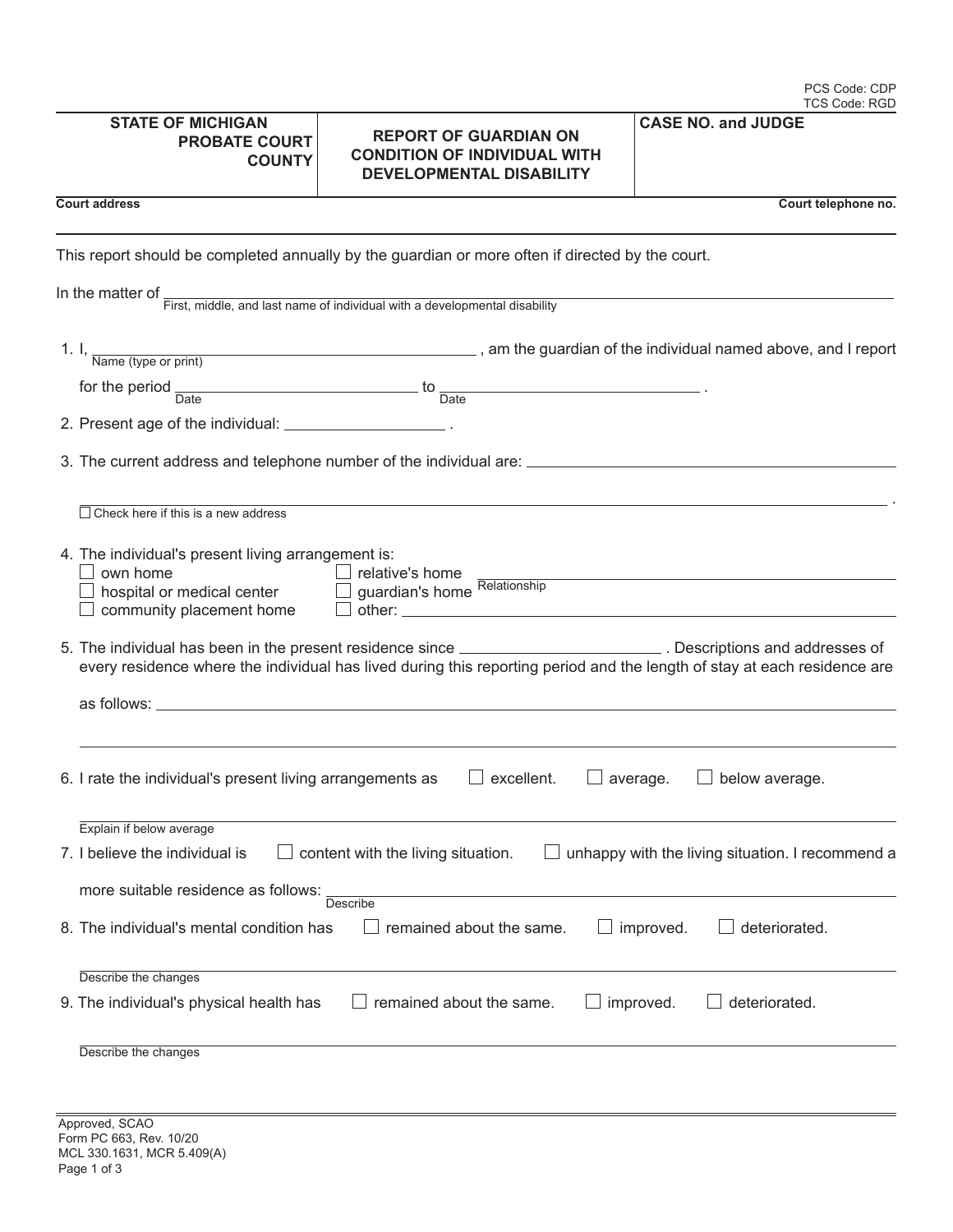|                | Report of Guardian on Condition of Individual with Developmental Disability (10/20)<br>Page 2 of 3                                                                                                                                                                                                                                                    |                                          |                                     |                         |
|----------------|-------------------------------------------------------------------------------------------------------------------------------------------------------------------------------------------------------------------------------------------------------------------------------------------------------------------------------------------------------|------------------------------------------|-------------------------------------|-------------------------|
|                | 10. The individual's social condition has $\Box$ remained about the same.                                                                                                                                                                                                                                                                             |                                          | $\Box$ improved.                    | deteriorated.<br>$\Box$ |
|                | Describe the changes<br>11. The individual has received the following services:<br>medical. $\Box$ educational. $\Box$ vocational.                                                                                                                                                                                                                    | $\Box$ other professional services.      |                                     |                         |
|                | <b>Describe</b>                                                                                                                                                                                                                                                                                                                                       |                                          |                                     |                         |
|                |                                                                                                                                                                                                                                                                                                                                                       |                                          |                                     |                         |
|                | ,我们也不会有什么。""我们的人,我们也不会有什么?""我们的人,我们也不会有什么?""我们的人,我们也不会有什么?""我们的人,我们也不会有什么?""我们的人                                                                                                                                                                                                                                                                      |                                          |                                     |                         |
|                | ,我们也不会有什么。""我们的人,我们也不会有什么?""我们的人,我们也不会有什么?""我们的人,我们也不会有什么?""我们的人,我们也不会有什么?""我们的人<br>14. I have the following questions concerning the individual or my responsibilities: _________________________<br>,我们也不能在这里的时候,我们也不能在这里的时候,我们也不能不能不能不能不能不能不能不能不能不能不能不能不能不能不能。<br>第2012章 我们的时候,我们的时候,我们的时候,我们的时候,我们的时候,我们的时候,我们的时候,我们的时候,我们的时候,我们的时候,我们的时候,我们的时候,我 |                                          |                                     |                         |
|                | <u> 1989 - Andrea Santa Alemania, amerikana amerikana amerikana amerikana amerikana amerikana amerikana amerikan</u><br>15. Other information requested by the court or necessary in the opinion of the guardian is as follows:<br>,我们也不会有什么。""我们的人,我们也不会有什么?""我们的人,我们也不会有什么?""我们的人,我们也不会有什么?""我们的人,我们也不会有什么?""我们的人                                   |                                          |                                     |                         |
|                | <u> 1989 - Andrea Santa Alemania, amerikana amerikana amerikana amerikana amerikana amerikana amerikana amerikan</u><br>$\Box$ should<br>$\Box$ should not<br>16. The guardianship                                                                                                                                                                    |                                          |                                     |                         |
|                | $\Box$ 17. As guardian, I have been ordered by the court to file an annual account, which is attached.<br>18. Comments:                                                                                                                                                                                                                               |                                          |                                     |                         |
| Date           |                                                                                                                                                                                                                                                                                                                                                       | Date                                     |                                     |                         |
|                | Signature of guardian                                                                                                                                                                                                                                                                                                                                 | Signature of co-guardian (if applicable) |                                     |                         |
| <b>Address</b> |                                                                                                                                                                                                                                                                                                                                                       | <b>Address</b>                           |                                     |                         |
|                | City, state, zip<br>Telephone no.<br>Check here if this is a new address                                                                                                                                                                                                                                                                              | City, state, zip                         | Check here if this is a new address | Telephone no.           |